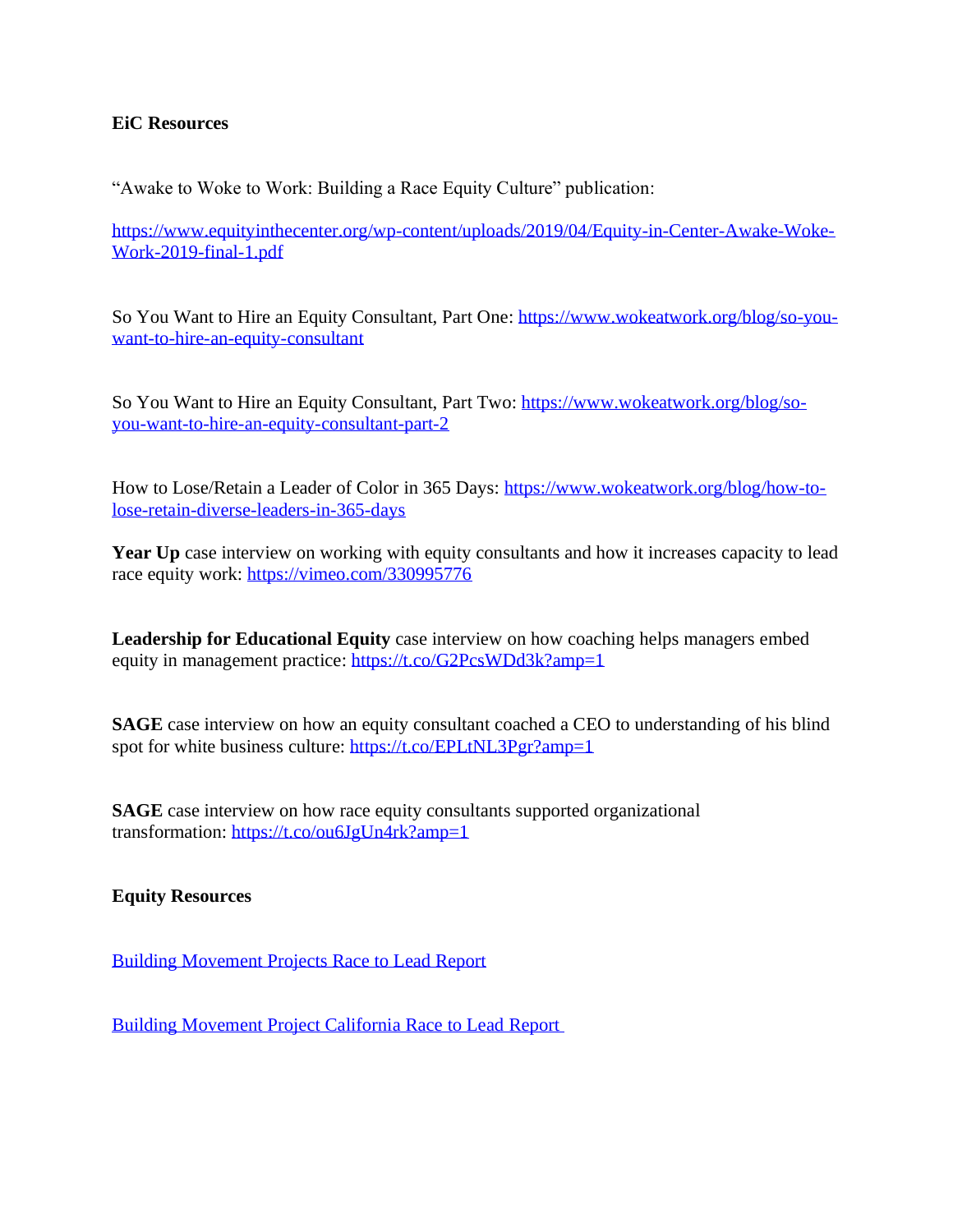[Service](https://www.serviceneversleeps.org/) Never Sleeps - Whitney Parnell's organization that does terrific allyship workshops for both white allies and allyship in an intersectional context.

[PISAB](https://www.pisab.org/) - Focuses on understanding what racism is, where it comes from, how it functions, why it persists and how it can be undone. Their workshops utilizes a systemic approach that emphasizes learning from history, developing leadership, maintaining accountability to communities, creating networks, undoing internalized racial oppression and understanding the role of organizational gate keeping as a mechanism for perpetuating racism.

Race [Forward](https://www.raceforward.org/trainings) - Race Forward's Building Racial Equity series is a collection of interactive trainings for those who wish to sharpen their skills and strategies to address structural racism and advance racial equity. Unlike "diversity trainings" which primarily focus on *interpersonal* relations and understanding, the Building Racial Equity trainings emphasize how to challenge and change *institutional* racial inequities.

Racial Equity [Institute](https://www.racialequityinstitute.com/ourservices) - REI does many different trainings for individuals/organizations on a broad spectrum of learning and understanding. The workshops speak to the historical context of race/racism in this country and are designed to help individuals and institutions practice reframing problems and determining solutions with a racial equity lens.

[Unrealized](http://www.unrealizedimpact.org/) Impact - Education data we looked at during the data section of our presentation that dives deep into data on what DEI policies and practices that are being implemented within education organizations.

Race to Lead [Report](http://racetolead.org/) - Has the first/best data on racial leadership gap within the social sector and debunks the myth that the lack of diversity in leadership positions is due to a pipeline problem as it shows that the true problem is structural racism.

Putting [Racism](https://www.puttingracismonthetable.org/) on the Table - This is a learning series that many senior leaders at prominent nonprofit and philanthropic organizations have gone through that have helped individuals in their personal growth around topics of structural racism, implicit bias, whiteness and privilege, etc. This has been a huge success in many respects and is highly recommended.

Demos Racial Equity [Transformation](https://www.demos.org/publication/demos-racial-equity-transformation-key-components-process-lessons) Case Study - Wonderful case study of how Demos transformed itself to be a race equity organization. This is one of the newest case studies/reports out, and it's very beneficial in that it takes the reader through the tactical actions they took to center race equity at Demos.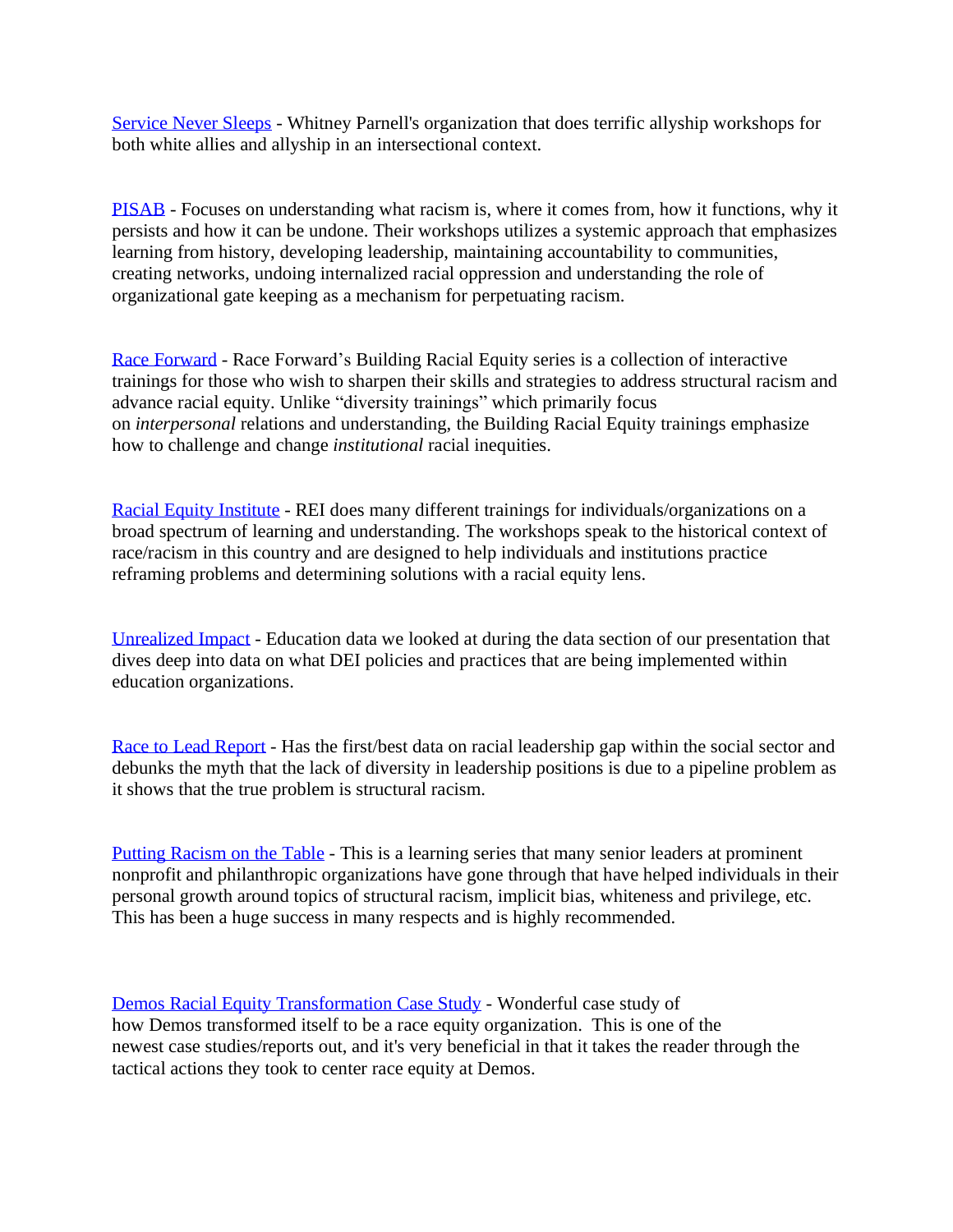The Annie E. Casey Foundation came out with a report on their two decade long journey of [Operationalizing](http://www.aecf.org/m/resourcedoc/aecf-OperationalizingEquity-2017.pdf) Equity within their organization. It's a great report on how they've integrated equity into the work they do internally, as well as externally.

The Racial Equity [Resource](http://www.racialequitytools.org/resourcefiles/Racial_Equity_Resource_Guide.pdf) Guide is a good resource (from Kellogg Foundation) for a solid overview of things from a glossary of racial equity terms to talking about structural racism.

Racial [Equity](https://www.racialequitytools.org/home) Tools - The place many DEI practitioners turn to for an amazing list of curated resources, case studies, articles etc. This resource pulls from many different people in a plethora of different fields doing equity work. It's a great resource for anybody thinking about this work.

Seeing White [Podcast](https://www.sceneonradio.org/seeing-white/) - Unbelievable podcast on the history of race and the construct of whiteness in America. Fascinating listen.

[Characteristics](http://www.cwsworkshop.org/PARC_site_B/dr-culture.html) of White Dominant Culture - Tema Okun

Interaction Institute for Social Change provides a range of trainings on historical, structural and institutional racism, and how they manifest in organizations. They also provide training on how to facilitate for racial justice and race equity: <http://interactioninstitute.org/trainings/>

Transforming Organizational Culture Assessment Tool designed by the curator of the Racial Equity Tools site, Maggie Potapchuk: [http://www.mpassociates.us/uploads/3/7/1/0/37103967/toca\\_toolpotapchuk\\_.pdf?fbcl](http://www.mpassociates.us/uploads/3/7/1/0/37103967/toca_toolpotapchuk_.pdf?fbclid=IwAR344NrrBOLK53VlPN25UhBGEgWUQMTTV1aPrnjUXQAi-2kfqLWNVbCx7WM) [id=IwAR344NrrBOLK53VlPN25UhBGEgWUQMTTV1aPrnjUXQAi-2kfqLWNVbCx7WM](http://www.mpassociates.us/uploads/3/7/1/0/37103967/toca_toolpotapchuk_.pdf?fbclid=IwAR344NrrBOLK53VlPN25UhBGEgWUQMTTV1aPrnjUXQAi-2kfqLWNVbCx7WM)

## **Video from the 2018 EiC Summit sessions:**

Igniting the Sector to Advance Equity- [Intersectional](https://equityinthecenter.us2.list-manage.com/track/click?u=6aae610a35083aa3e2d4bc344&id=1c9f753b7e&e=7df4cde7f1) Equity Journeys Part 1& [Part](https://equityinthecenter.us2.list-manage.com/track/click?u=6aae610a35083aa3e2d4bc344&id=9bdd2ca3f1&e=7df4cde7f1) 2

**Description:** CHANGE Philanthropy presents TED-style talks on its members' programmatic and advocacy work to drive intersectional race equity in the philanthropic sector. A panel discussion of how their work aligns for impact will follow.

**Speakers:** Aaron Dorfman, President, National Committee for Responsive Philanthropy; Storme Gray, Director of Programs, Emerging Practitioners in Philanthropy; Dr. Raquel